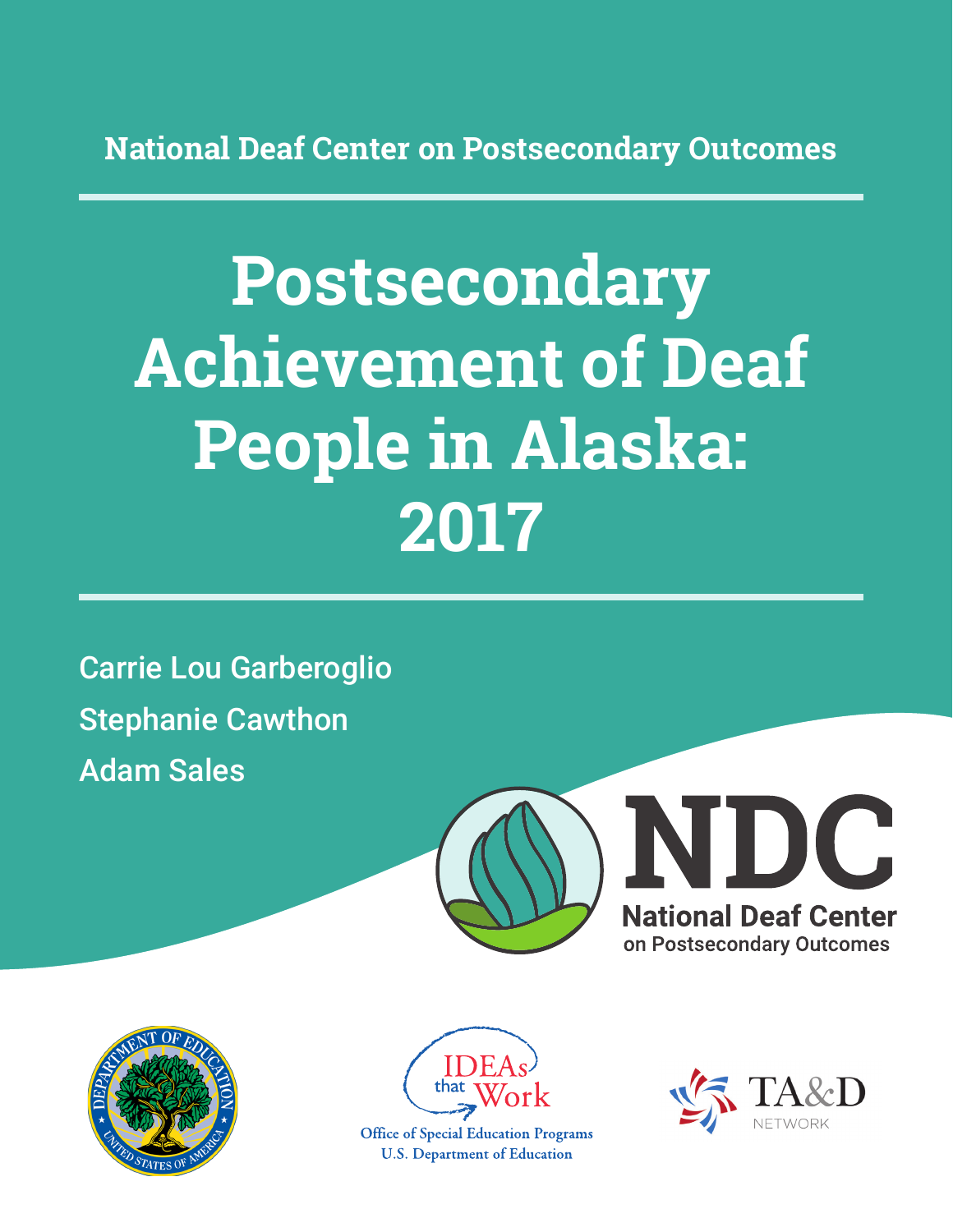This document was developed under a grant from the U.S. Department of Education, OSEP #HD326D160001. However, the contents do not necessarily represent the policy of the U.S. Department of Education, and you should not assume endorsement by the federal government.

2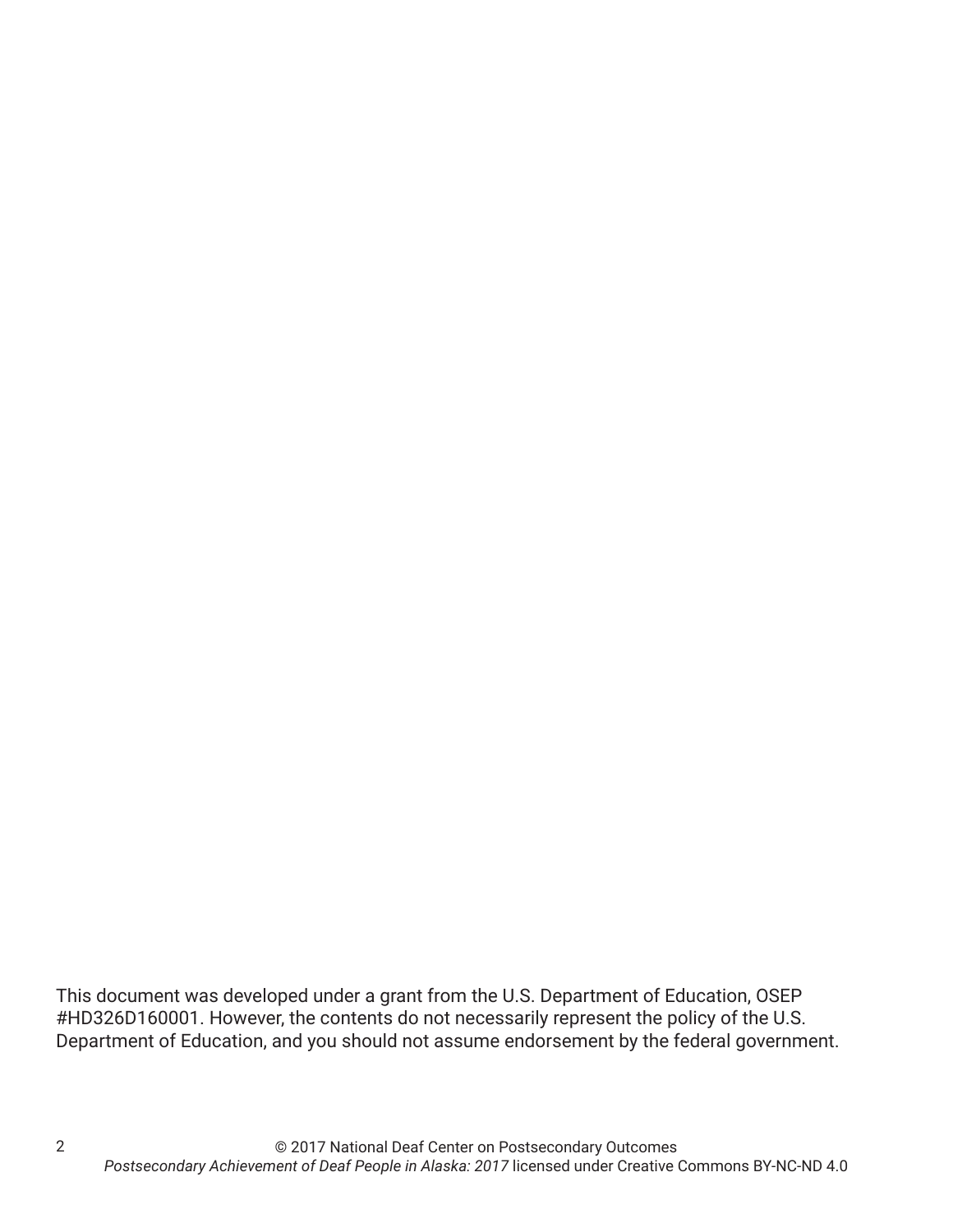Postsecondary experiences of deaf people vary widely across the nation. National reports about educational attainment and employment are available at nationaldeafcenter.org (Garberoglio, Cawthon, & Bond, 2016; Garberoglio, Cawthon, & Sales, 2017). This report provides current estimates of postsecondary achievement in Alaska. We used 5-year estimates of data from the American Community Survey (ACS), a national survey conducted by the U.S. Census Bureau, to generate the findings in this report. More information about this dataset and the analyses are shared in the Methods section at the end of this report.

# **EDUCATIONAL ATTAINMENT**

In the United States, deaf people attained lower levels of education than their hearing peers in 2015, according to national educational attainment data (Garberoglio et al., 2017). Educational attainment also varied across gender, race, and ethnicity.



In this report, we use the term *deaf* in an all-encompassing manner to include individuals who identify as Deaf, hard of hearing, hearing impaired, late deafened, and deafdisabled.

© 2017 National Deaf Center on Postsecondary Outcomes *Postsecondary Achievement of Deaf People in Alaska: 2017* licensed under Creative Commons BY-NC-ND 4.0

**In Alaska,**

**3.9%**

**of 25–64 year**

**olds are deaf.**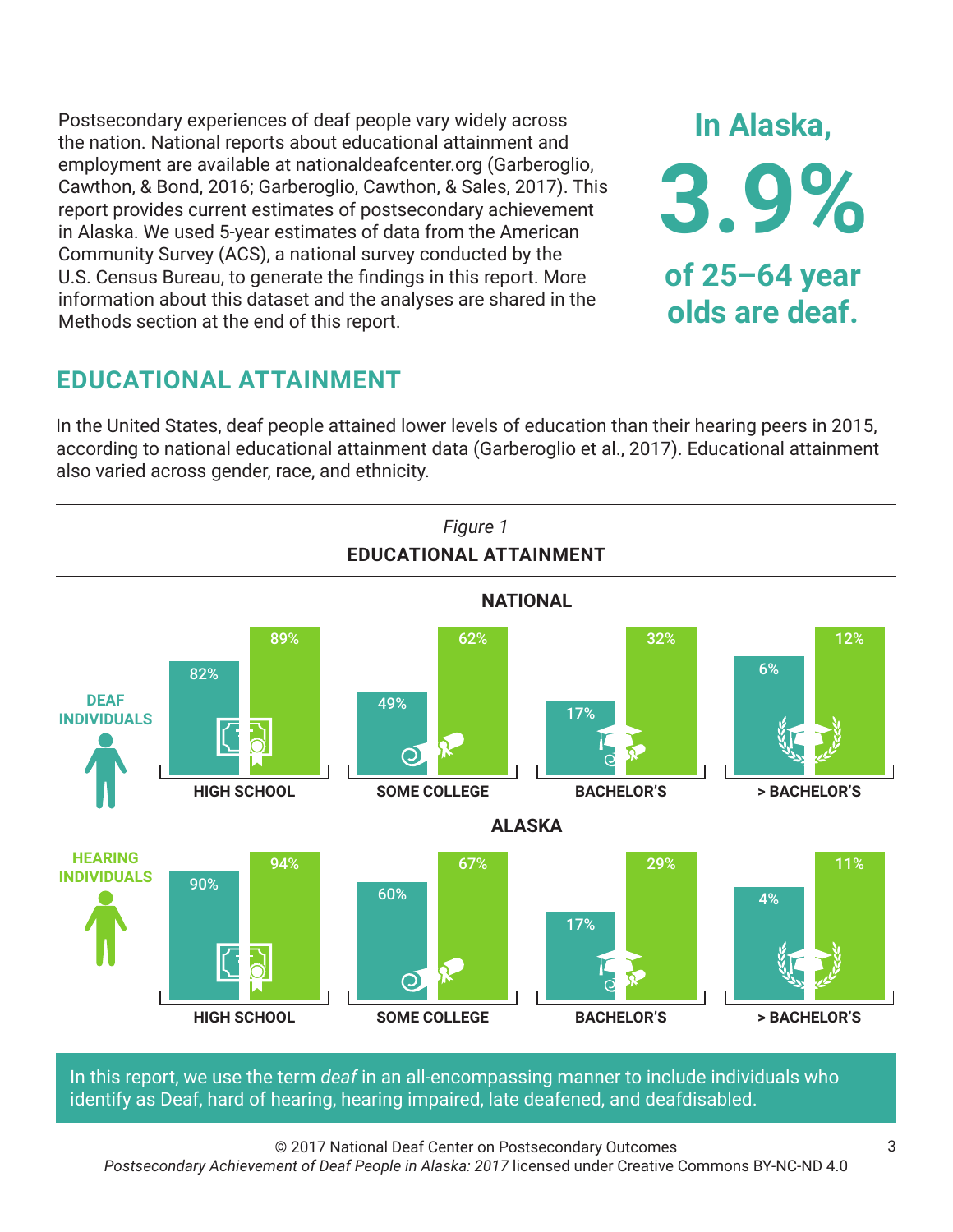## *Figure 2* **EDUCATIONAL ATTAINMENT IN ALASKA BY GENDER HIGH SCHOOL SOME COLLEGE BACHELOR'S > BACHELOR'S HEARING** FEMALE **DEAF** 93% 94% 83% 94% 64% 62% 52% 71% 16% 25% 19% 33% 3% 9% 7% 12%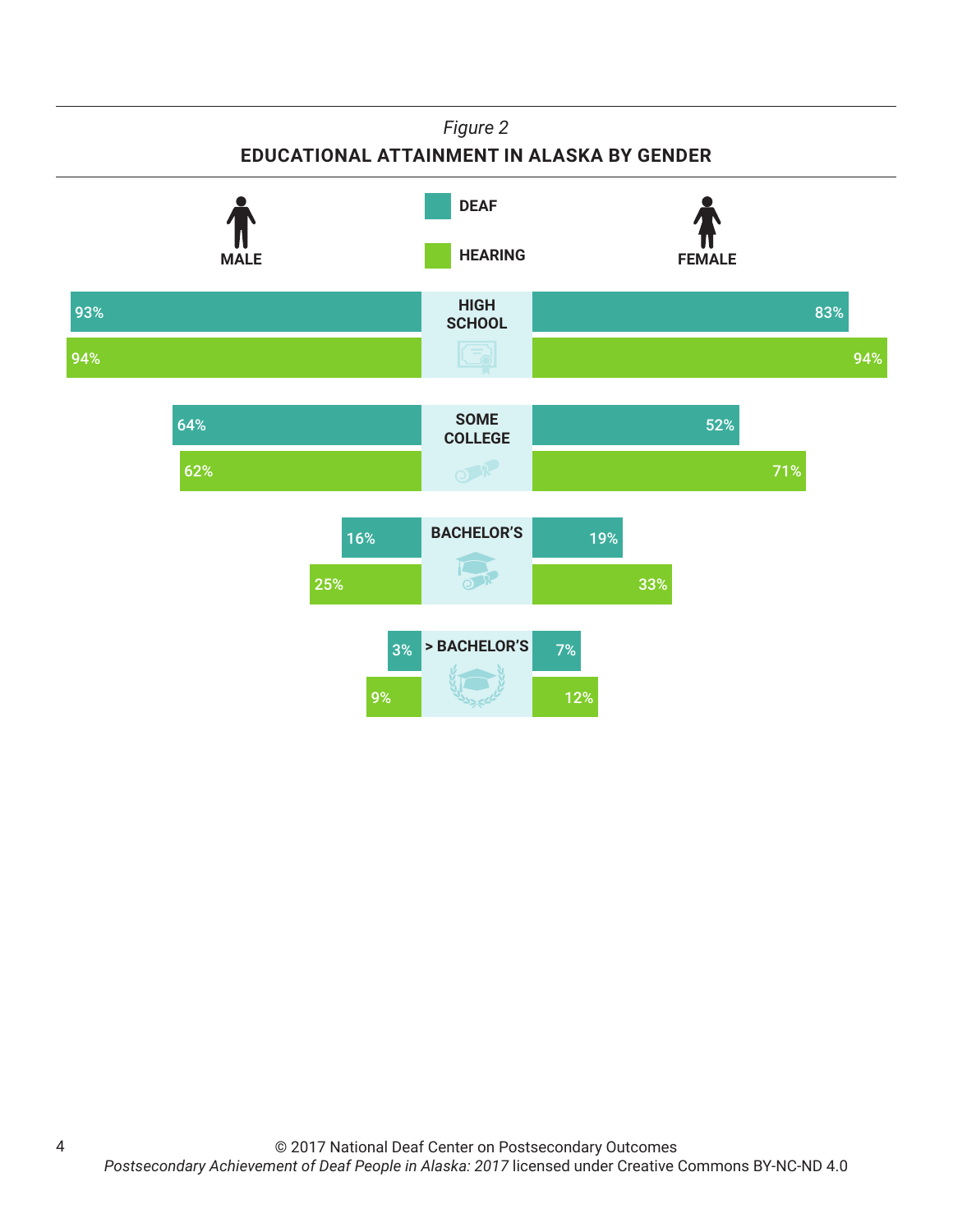### *Figure 3*

**EDUCATIONAL ATTAINMENT IN ALASKA BY RACE AND ETHNICITY**



A large percentage of deaf individuals have additional disabilities, and each combination of which results in unique strengths and challenges. Educational attainment rates vary by type of disability. Across the nation, deaf individuals with any type of additional disability reported lower educational attainment levels.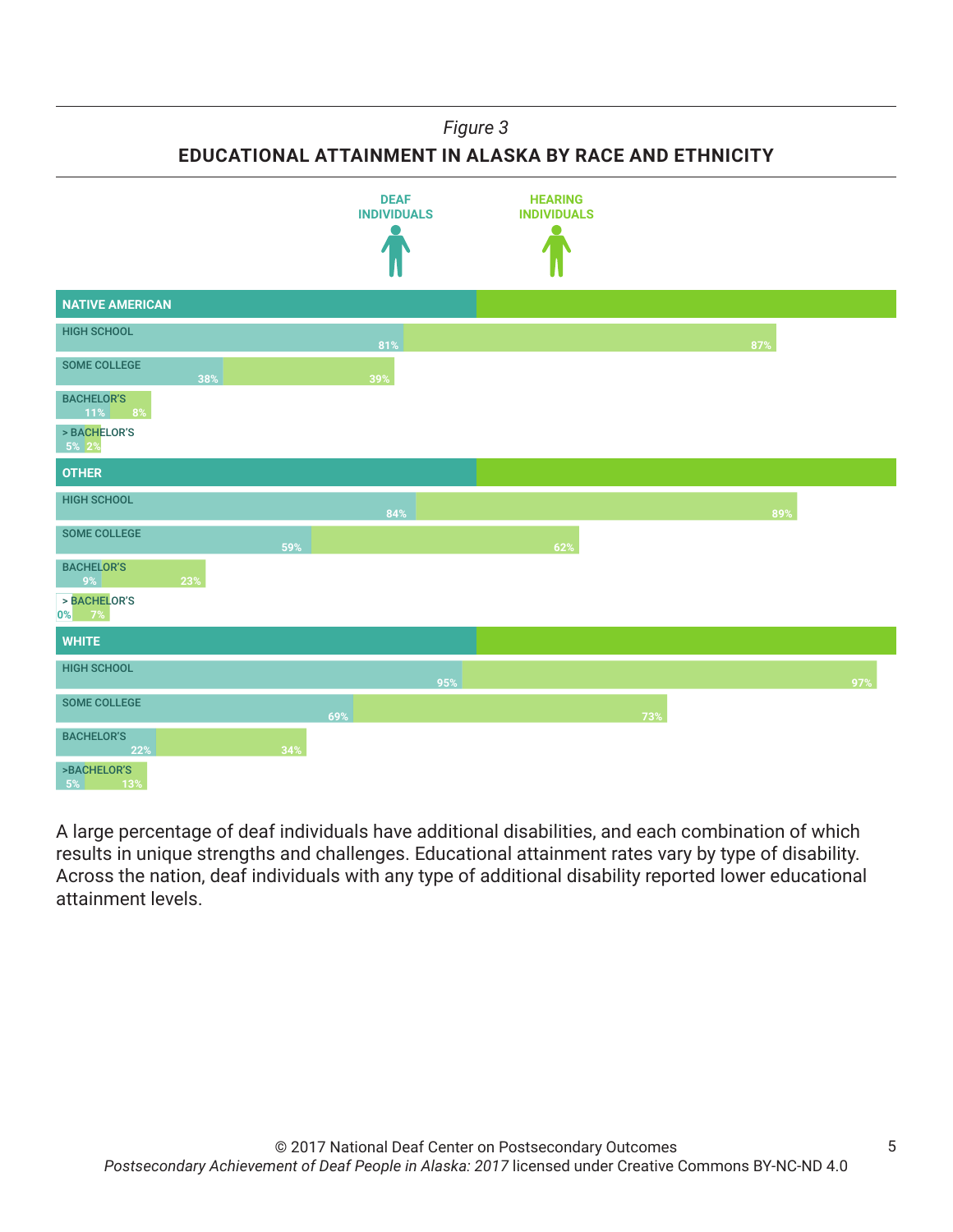## *Figure 4* **EDUCATIONAL ATTAINMENT BY DISABILITY**

|                                  | <b>HIGH</b><br><b>SCHOOL</b> | <b>SOME</b><br><b>COLLEGE</b> | <b>BACHELOR'S</b> | > BACHELOR'S |
|----------------------------------|------------------------------|-------------------------------|-------------------|--------------|
| DEAF + NO ADDITIONAL DISABILITY  | 93%                          | 60%                           | 15%               | 4%           |
| DEAF + ANY ADDITIONAL DISABILITY | 86%                          | 61%                           | 19%               | 4%           |
| <b>DEAFBLIND</b>                 | 82%                          | 53%                           | 25%               | 8%           |

# **EMPLOYMENT RATES**

National employment statistics show lower employment rates among deaf individuals. Almost half of deaf people are not in the labor force (Garberoglio, Cawthon, & Bond, 2016). Employment rates also vary by gender, race, and ethnicity.



© 2017 National Deaf Center on Postsecondary Outcomes

*Postsecondary Achievement of Deaf People in Alaska: 2017* licensed under Creative Commons BY-NC-ND 4.0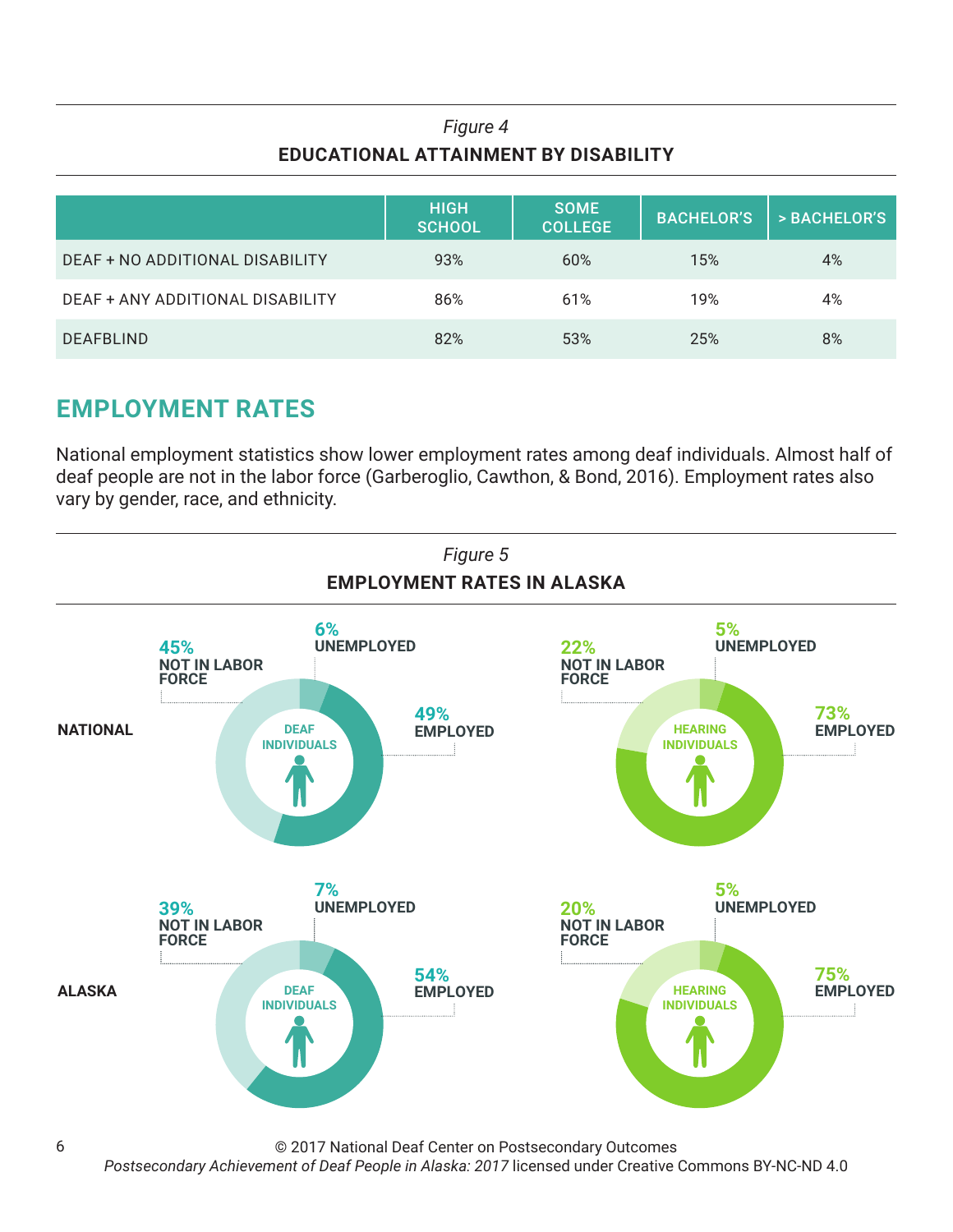



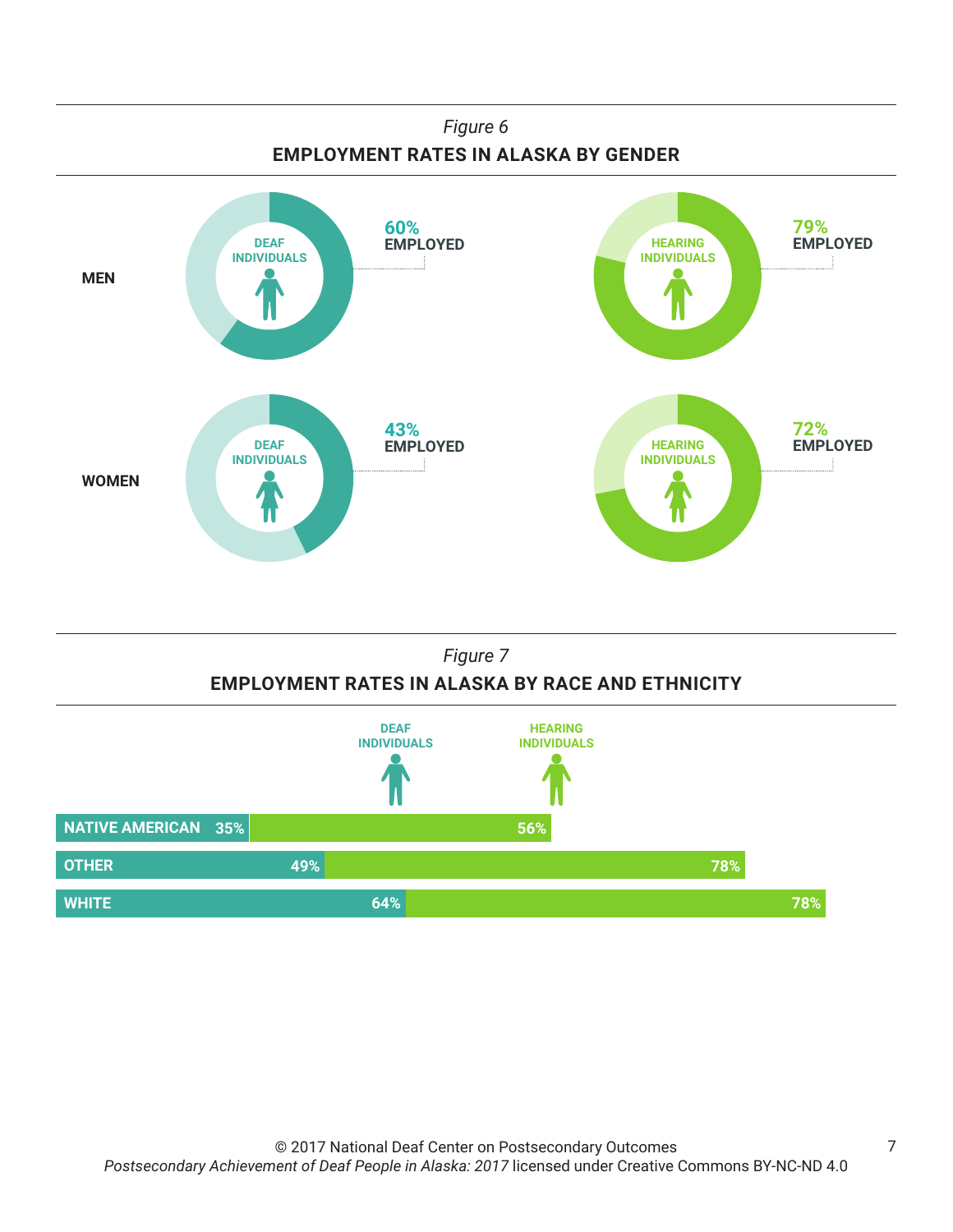## *Figure 8* **EMPLOYMENT RATES IN ALASKA BY DISABILITY**



# **SUPPLEMENTAL SECURITY INCOME**

Deaf individuals receive supplemental security income (SSI) benefits at different rates across the nation. 11.9% of deaf people ages 25–64 in the U.S. receive SSI benefits. In Alaska, 9.5% of deaf people receive SSI benefits.

# **EARNINGS**

National data show lower median earnings among deaf individuals who were employed full time. Earnings also vary across gender, race, ethnicity, and disability status.



© 2017 National Deaf Center on Postsecondary Outcomes

*Postsecondary Achievement of Deaf People in Alaska: 2017* licensed under Creative Commons BY-NC-ND 4.0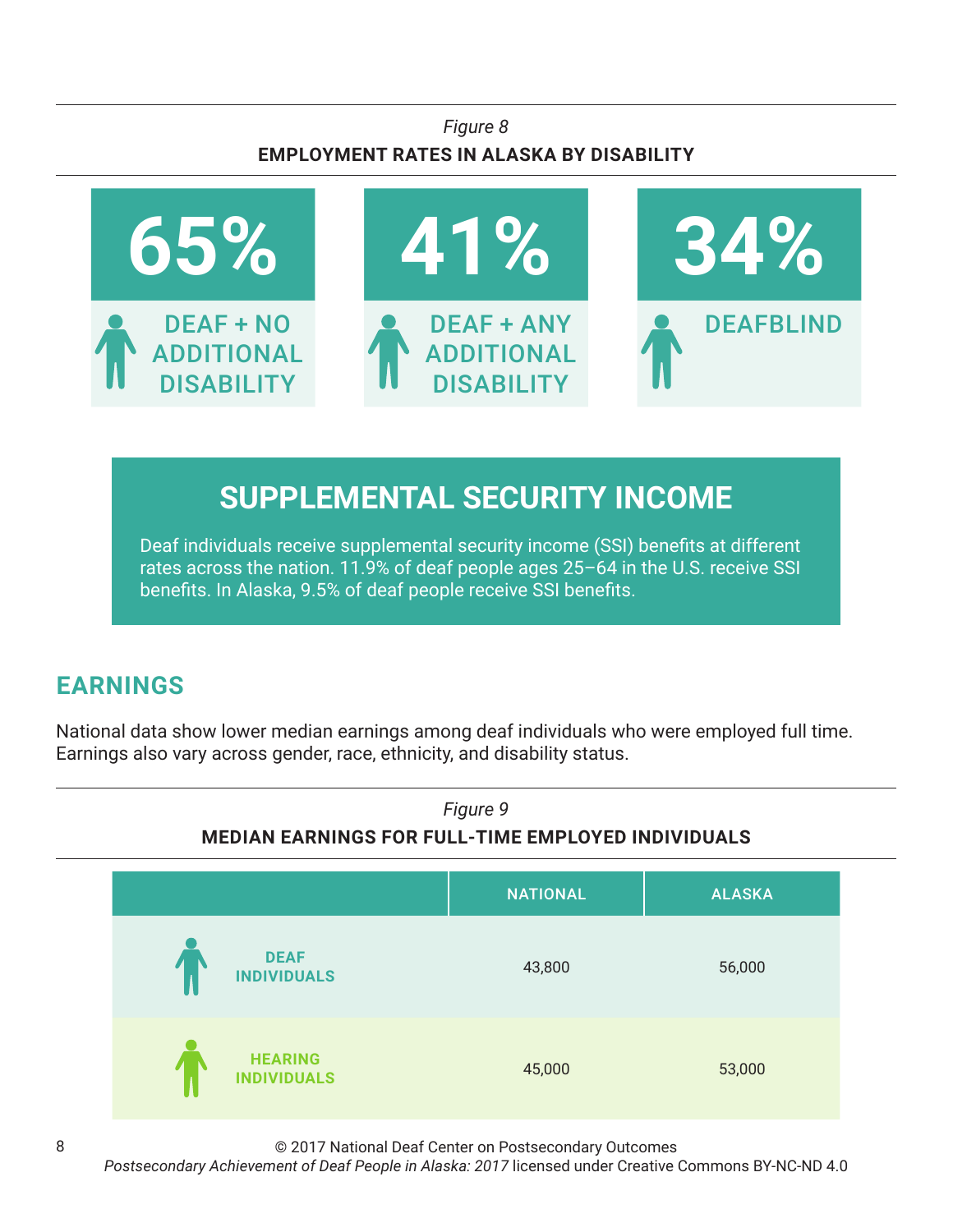*Figure 10*





*Figure 11*

**MEDIAN EARNINGS FOR FULL-TIME EMPLOYED INDIVIDUALS IN ALASKA BY RACE AND ETHNICITY**



*Figure 12*

**MEDIAN EARNINGS FOR FULL-TIME EMPLOYED INDIVIDUALS IN ALASKA BY DISABILITY**



© 2017 National Deaf Center on Postsecondary Outcomes *Postsecondary Achievement of Deaf People in Alaska: 2017* licensed under Creative Commons BY-NC-ND 4.0